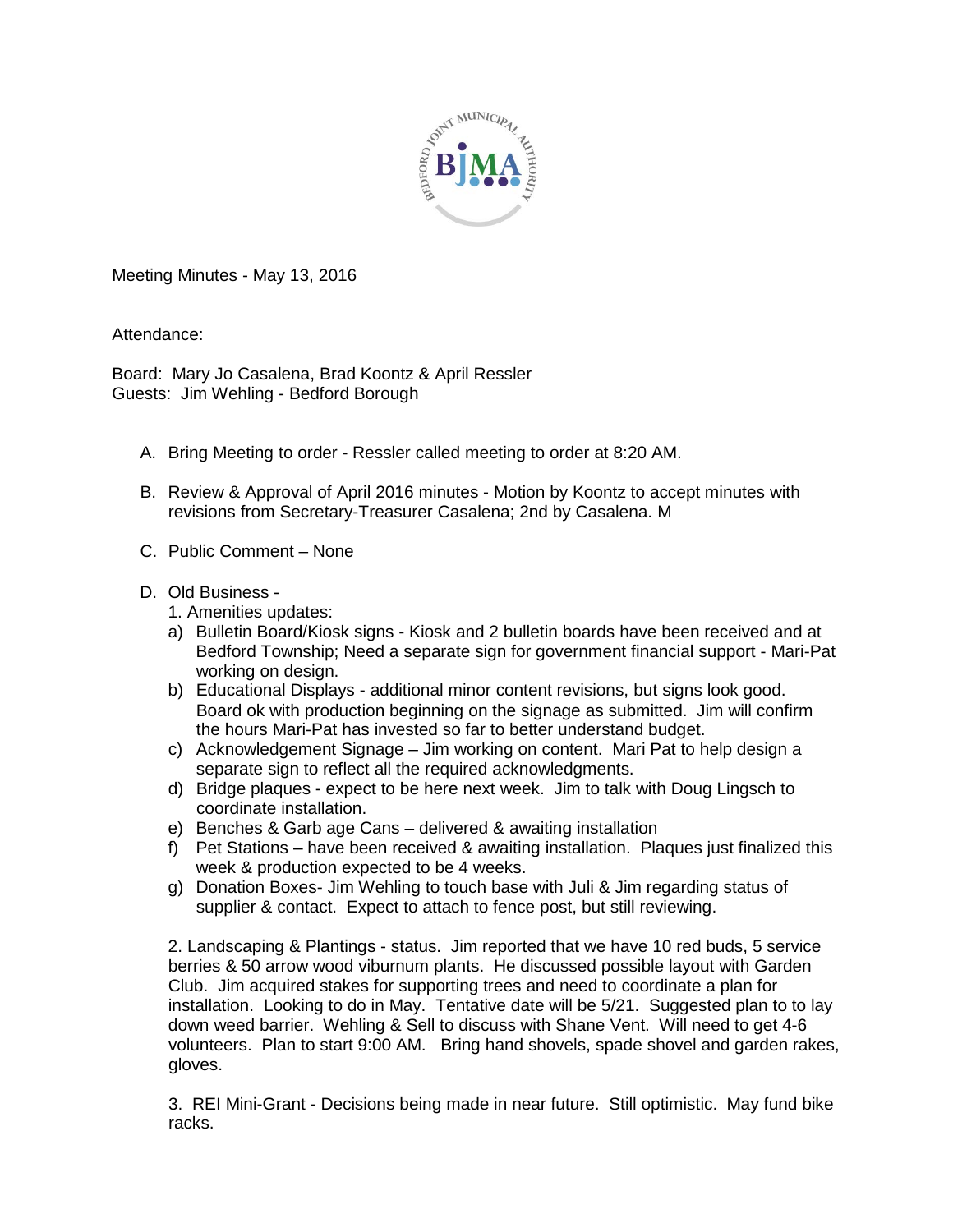- 4. Grants Status
	- a) SAP&DC have not received final executed grant copy, but authorized to spend monies
	- b) DCED funding for study for north phase of trail. Jim reported that every meeting been cancelled since November through April. Possible they will meet in June. Jim to reach out to representatives for better idea of time line. Board discussed waiting on moving forward with until hear anything on funding. Challenge is that we may potentially miss the opportunity to apply for C2P2 funds next year (April 2016 deadline), which could set us back another year on progress North. Hopeful to know more in June.

5. Fence Post Sponsorships - 12 + 23 installed so far. 5 more received. Wait until we have 12 before ordering, to help with shipping costs.

6. Smith Fence - Has been installed. Looks good.

7. Grass Plugs – The supplemental grass plugs will need to wait until Fall for installation.

8. Trail Surface condition – Jim contacted NES&L who advised it is ok to roll the trail surface, but that stones will continue to surface. Jim to contact Ricky at Bedford Township to request rolling the section between the switch back and bridge 2 so we can monitor result.

E. New Business

1.Installation Specifications - Wehling put together a draft of specifications for installation of our BHT amenities. Discussion about using concrete versus earthen bolts for benches. Board agreeable to using concrete for benches to eliminate potential theft. Not required to be bid, but board discussion led to decision for advertising for public bid. April to advertise in Gazette. June 6th submission; decision to be made at June meeting. 30 days to complete.

2. Maintenance - Mowing suggested waiting until next year before doing any mowing. Walk behind brush hog may be best option for cutting grass, so doesn't cut too close.

3. Bridge Plaque dedication ceremony - will finalize after discuss with Doug Lingsch on how to install. Ressler then will reach out to sponsors to arrange for ceremony(s).

4. Discussion of obtaining credit cards, since debit card not available for accounts which require two signatures. Koontz noted we had already approved authorization to obtain a debit card at April 2016 meeting.

*Motion by Koontz to modify policy to obtain credit card in lieu of debit card - Brad will select best card for BJMA; 2nd by Casalena. Motion carried.*

5. Jim Wehling met with Garry Marks to tour site and identify any issues. Additional rock needed. Jim thinks Borough or Township may be able to add. Also concerned about grass growing down near the Springs Trailhead. Fiore working on Elks property this week to repair grass in areas along trail edge on Elks property & re-seeding buffalo grass on bank near Smith property. Fiore will move down to Springs property next week. Garry encouraged BJMA to talk to the Conservation District to help ensure issues can all be resolved with NPDES compliance and ensure the permit will close as soon as possible (and not stay open indefinitely.) Wehling to contact Mike Felix to coordinate